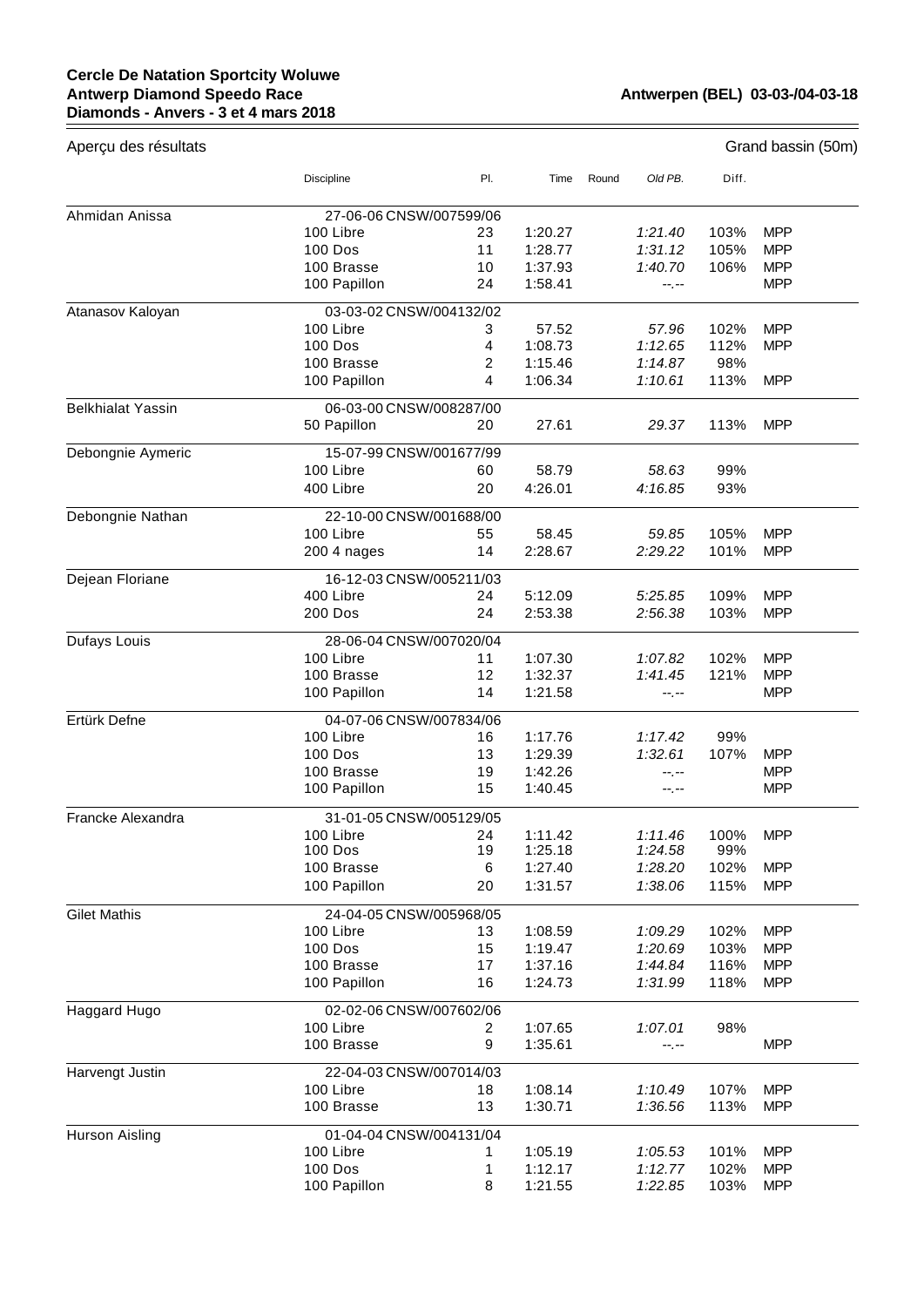| Huyghebaert Pacôme | 16-01-04 CNSW/003984/04 |         |         |                     |      |            |
|--------------------|-------------------------|---------|---------|---------------------|------|------------|
|                    | 100 Libre               | 17      | 1:09.57 | 1:07.47             | 94%  |            |
|                    | <b>100 Dos</b>          | 9       | 1:15.98 | 1:13.59             | 94%  |            |
|                    | 100 Brasse              | 6       | 1:25.27 | 1:22.66             | 94%  |            |
|                    | 100 Papillon            | 8       | 1:17.90 | 1:23.07             | 114% | <b>MPP</b> |
| Kadou Chadi        | 25-11-03 CNSW/003978/03 |         |         |                     |      |            |
|                    | 100 Libre               | 16      | 1:06.75 | 1:06.57             | 99%  |            |
|                    | <b>100 Dos</b>          | 11      | 1:16.88 | 1:22.80             | 116% | <b>MPP</b> |
|                    | 100 Brasse              | 8       | 1:23.26 | 1:23.82             | 101% | <b>MPP</b> |
|                    | 100 Papillon            | 12      | 1:16.33 | 1:15.08             | 97%  |            |
| Kenworthy Amy      | 18-08-06 CNSW/007966/06 |         |         |                     |      |            |
|                    | 100 Libre               | 12      | 1:16.50 |                     |      | <b>MPP</b> |
|                    | <b>100 Dos</b>          | 19      | 1:30.70 | --.--               |      | <b>MPP</b> |
|                    | 100 Brasse              | 11      | 1:38.01 | --.--               |      | <b>MPP</b> |
|                    | 100 Papillon            | 6       | 1:30.97 | --.--               |      | <b>MPP</b> |
| Kenworthy Kate     | 15-01-02 CNSW/005997/02 |         |         |                     |      |            |
|                    | 100 Libre               | 64      | 1:06.39 | 1:04.14             | 93%  |            |
|                    | 50 Papillon             | 36      | 32.50   | 32.98               | 103% | <b>MPP</b> |
|                    |                         |         |         |                     |      |            |
| Kyriakides Niels   | 07-04-04 CNSW/007831/04 |         |         |                     |      |            |
|                    | 100 Libre               | 16      | 1:09.50 | 1:10.39             | 103% | <b>MPP</b> |
|                    | <b>100 Dos</b>          | 12      | 1:18.08 | --.--               |      | <b>MPP</b> |
|                    | 100 Brasse              | 9       | 1:29.15 | --.--               |      | <b>MPP</b> |
|                    | 100 Papillon            | 25      | 1:39.05 | --.--               |      | <b>MPP</b> |
| Lednicka Hanka     | 15-01-01 CNSW/007003/01 |         |         |                     |      |            |
|                    | 200 4 nages             | 21      | 2:38.74 | 2:38.23             | 99%  |            |
| Lednicky Vit       | 03-01-99 CNSW/001496/99 |         |         |                     |      |            |
|                    | 100 Libre               | 45      | 56.42   | 55.31               | 96%  |            |
|                    | 400 Libre               | 13      | 4:20.52 | 4:29.76             | 107% | <b>MPP</b> |
| Linden Ylva        | 02-08-03 CNSW/003987/03 |         |         |                     |      |            |
|                    | <b>200 Dos</b>          | 14      | 2:36.99 | 2:36.23             | 99%  |            |
| Loksik Branislav   | 14-09-03 CNSW/007835/03 |         |         |                     |      |            |
|                    | 100 Libre               | 10      | 1:03.77 | 1:03.92             | 100% | <b>MPP</b> |
|                    | <b>100 Dos</b>          | 9       | 1:16.03 |                     |      | <b>MPP</b> |
|                    | 100 Brasse              |         | 1:26.66 | --.--               |      | <b>MPP</b> |
|                    | 100 Papillon            | 9<br>10 | 1:13.04 | $-1, -1$<br>1:13.43 | 101% | <b>MPP</b> |
|                    |                         |         |         |                     |      |            |
| Lunak Sebastian    | 12-01-02 CNSW/003286/02 |         |         |                     |      |            |
|                    | 100 Libre               | 21      | 53.83   | 53.89               | 100% | <b>MPP</b> |
|                    | 400 Libre               | 3       | 4:01.22 | 4:04.19<br>F        | 102% | <b>CR</b>  |
|                    | 400 Libre               | 5       | 4:07.86 | 4:04.19             | 97%  |            |
| Lunakova Kristina  | 16-02-04 CNSW/003640/04 |         |         |                     |      |            |
|                    | 100 Libre               | 3       | 1:06.27 | 1:05.47             | 98%  |            |
|                    | 100 Brasse              | 9       | 1:28.41 | 1:28.56             | 100% | <b>MPP</b> |
| Mancini Luca       | 11-03-05 CNSW/005210/05 |         |         |                     |      |            |
|                    | 100 Libre               | 18      | 1:10.30 | 1:10.32             | 100% | <b>MPP</b> |
|                    | <b>100 Dos</b>          | 18      | 1:21.74 | 1:19.60             | 95%  |            |
|                    | 100 Papillon            | 18      | 1:25.22 | 1:30.63             | 113% | <b>MPP</b> |
| Marion Xavier      | 22-07-03 CNSW/003289/03 |         |         |                     |      |            |
|                    | 100 Libre               | 1.      | 56.81   | 57.49               | 102% | <b>MPP</b> |
|                    | <b>100 Dos</b>          | 2       | 1:08.49 | 1:07.37             | 97%  |            |
|                    | 100 Papillon            | 5       | 1:07.58 | 1:10.44             | 109% | <b>MPP</b> |
| Moriau Amaury      | 15-11-02 CNSW/001296/02 |         |         |                     |      |            |
|                    | 100 Libre               | 6       | 59.42   | 1:00.15             | 102% | <b>MPP</b> |
|                    | 100 Dos                 | 6       | 1:11.27 | 1:09.52             | 95%  |            |
|                    | 100 Papillon            | 3       | 1:05.27 | 1:05.39             | 100% | <b>MPP</b> |
|                    |                         |         |         |                     |      |            |